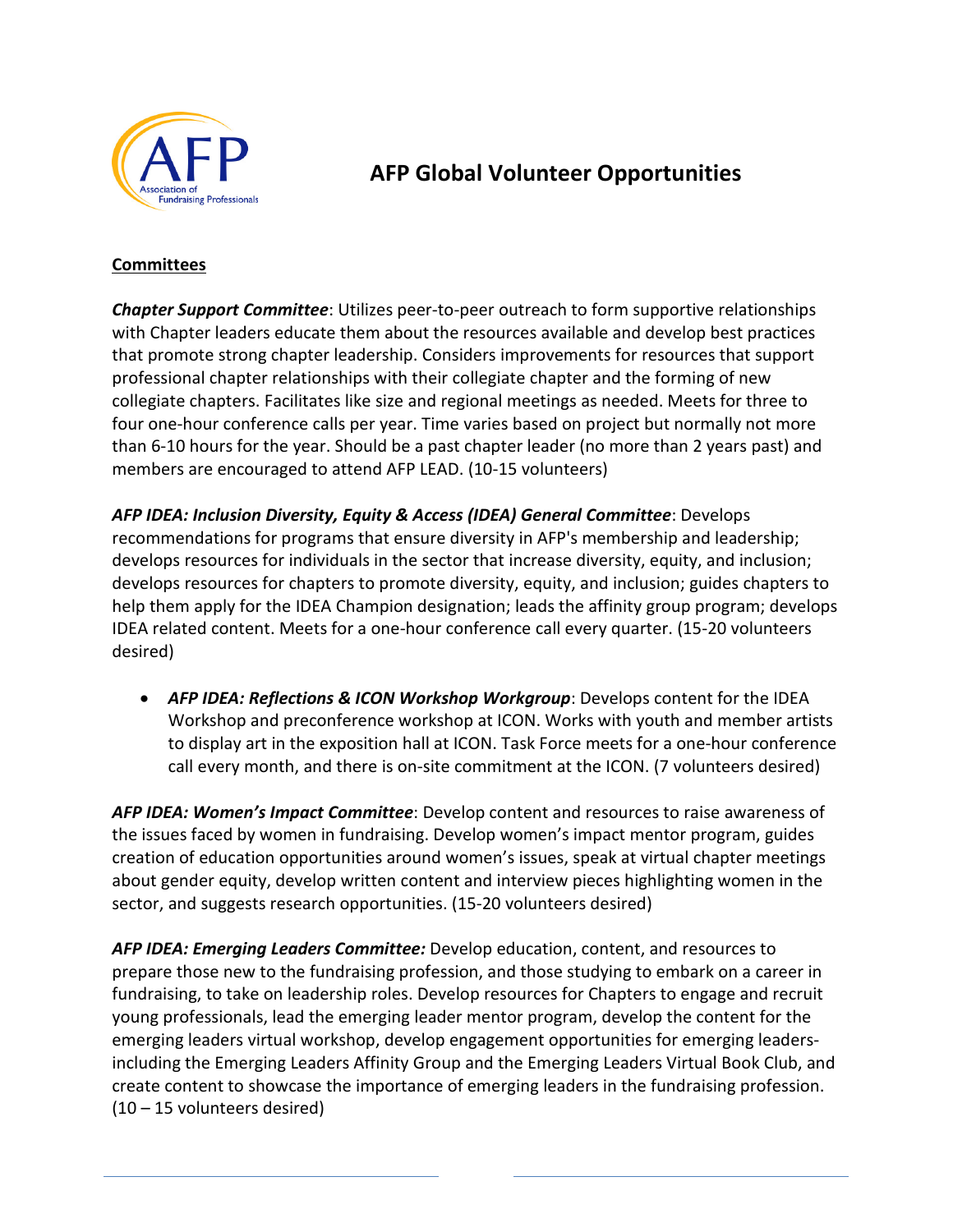*Marketing, Awards & Communications Committee:* Provide advice and counsel to AFP staff on awards, internal and external marketing, outreach, and communications. The committee addresses a wide range of projects and initiatives, including National Philanthropy Day®, AFP branding and positioning, website strategy and direction, social media initiatives, recruitment and retention of members, and development of new tools, systems, and resources to enhance abilities of chapters to market at a local level. Meetings include conference calls, small focus groups, working via email, and face-to-face meetings typically held in conjunction with AFP's ICON and/or AFP LEAD. (20-25 volunteers desired)

*U.S. Government Relations Committee:* Helps guide AFP advocacy efforts in the U.S. for public policies that encourage giving and volunteering and enhance the capacity of nonprofits to function efficiently. The committee monitors legislation related to fundraising and alerts AFP's grassroots network when there is a need for action, educating fundraisers, policy makers and the public about issues related to fundraising and philanthropy. The committee often has several task forces that address emerging issues. The committee typically meets via conference call, as well as occasional face-to-face meetings at AFP ICON and/or AFP LEAD. Volunteers are encouraged to have previously served as chapter government relations chairs, awards chairs, or NPD chairs (25-30 volunteers desired)

*Political Action Committee (PAC) Board:* Leads the AFP PAC, making decisions on fundraising for the PAC and deciding which federal candidates receive PAC donations based on their votes and other actions and decisions related to legislation impacting philanthropy, fundraising and nonprofit operations within the charitable sector. The PAC Board meets via conference call five times a year and twice face-to-face in conjunction with AFP ICON and AFP LEAD. Membership on the PAC Board is approved by the U.S. Government Relations Committee and by the AFP Association Board Chair. (15 members desired)

*ACFRE Board:* Develops criteria for obtaining the ACFRE credential; promotes participation in the ACFRE program; evaluates the qualifications of those seeking the credential and confers the credential. Meets several times a year face-to-face, and monthly by conference call. Volunteers must be in good standing with ACFRE. (6-12 volunteers desired)

*AFP ICON Education Advisory Committee:* Provides subject matter expertise regarding educational programming for AFP ICON. Reviews and recommends session proposals; advises about speaker policies and guidelines; and recommends additional speakers. Meets once or twice a year face-to face, including a mandatory meeting at AFP Global in June, and holds additional conference calls as needed. (15-21 volunteers desired)

*AFP LEAD Education Advisory Committee:* Assists in developing AFP LEAD by identify leadership education speakers, networking opportunities and information exchange, and serving as onsite hosts at AFP LEAD. Meets for a one-hour call every other month from February - October. (9-13 volunteers desired)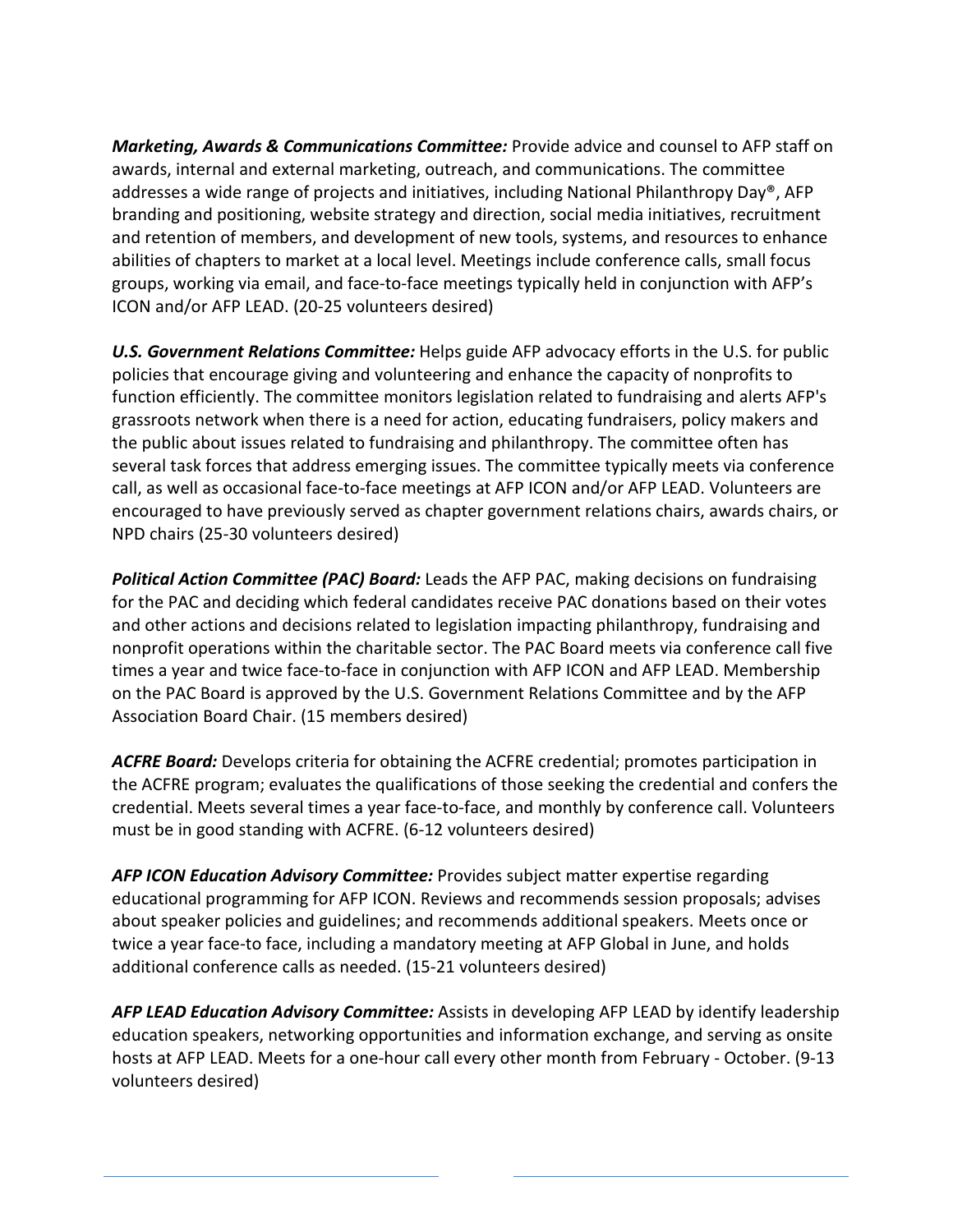*Research Council:* Provides guidance regarding AFP's research priorities and initiatives. Recognizes and promotes research; helps publish research results; and seeks and provides support for research. Meets once a year face-to-face and holds additional conference calls throughout the year. (15-20 volunteers desired)

### **Task Forces**

*AFP IDEA: Diversity Scholarship Task Force*: Works with the AFP Foundations for Philanthropy to help administer and steward ICON scholarships for members from the Diverse Communities in Fundraising Program. Selects the recipients annually, promotes the scholarship and creates engagement opportunities for the recipients. Meets for a one-hour conference call every six weeks late summer through early fall. (7-9 volunteers desired)

### **Standing Committees**

*Finance Committee:* Reports to the AFP Board of Directors on the financial performance of the Association; recommends policies that will ensure long-range financial stability; counsels other committees on matters that have financial impact; monitors financial and investment performance; performs other duties in connection with the finances of the Association, as determined by the board of directors. Committee usually meets six times a year – two times face-to-face in conjunction with board meetings and the remainder by teleconference – generally an hour. Subcommittees and/or special task forces may be formed to address specific issues. (9-13 volunteers desired)

• *Investment Subcommittee*: Reports to the Finance Committee on the investment performance of the Association; adopts, reviews and monitors AFP's Investment Policy Statement; monitors the performance of the investment funds and investment managers; performs other duties in connection with the investments of the Association, as determined by the board of directors or Finance Committee. Subcommittee usually meets four times a year – either face-to-face in conjunction with AFP ICON and/or AFP LEAD or by teleconference – generally an hour. (5 members desired)